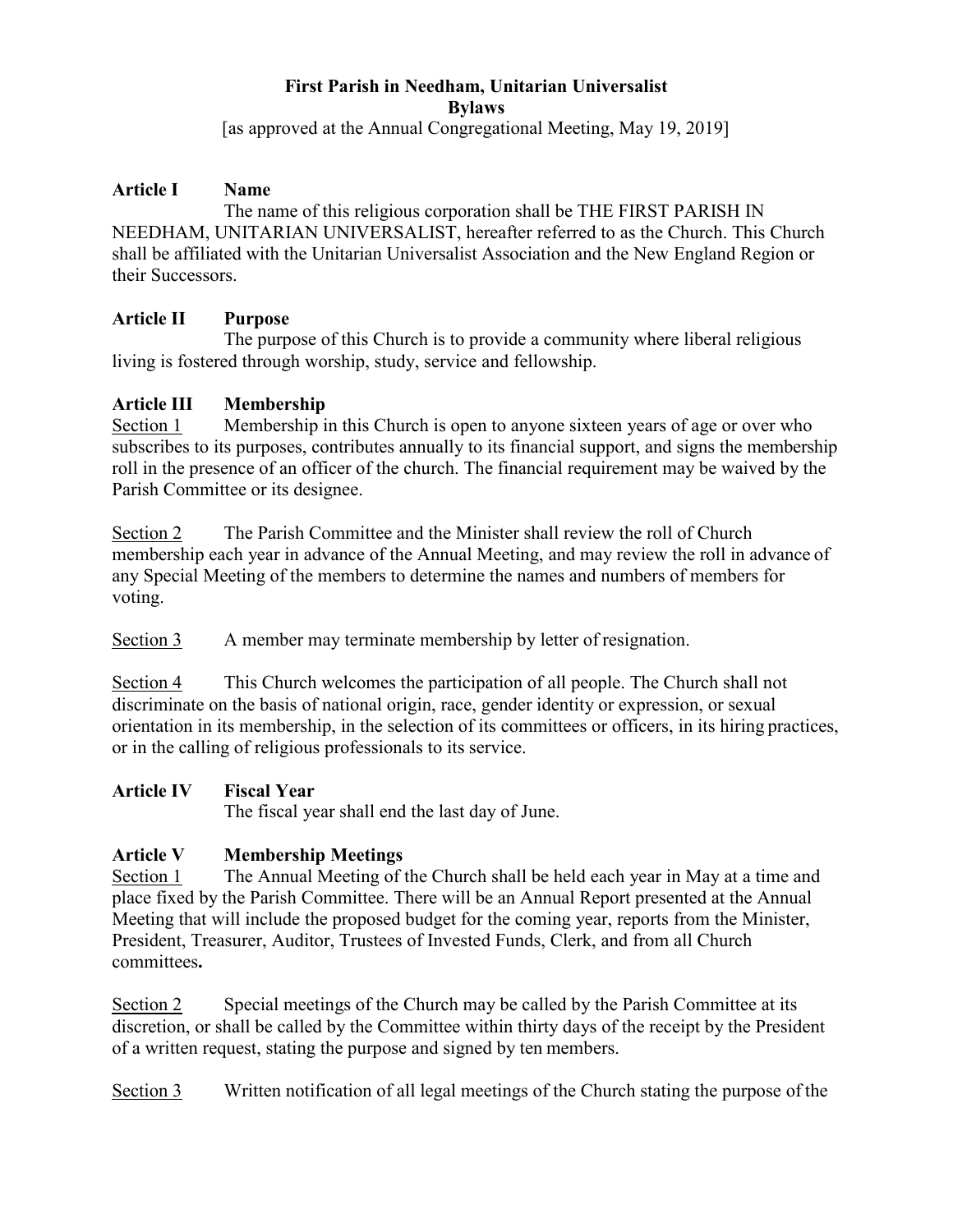meeting shall be mailed to the last known address of every member at least ten days before the day of the meeting and posted in the Church.

Section 4 Fifteen percent of the voting members shall constitute a quorum. No vote shall be taken on any motion unless a quorum is present, but less than a quorum may adjourn any meeting from time to time without further notice. At any meeting of the members at which a quorum is present, the vote of a majority of the members present shall be sufficient to take any action, unless a different vote is specified by law, by the Articles of Organization, or by these Bylaws.

Section 5 In addition to those instances provided in these Bylaws, a written ballot shall be taken on any motion when requested by five or more of the voting members present.

Section 6 At the Annual Meeting, delegates will be elected to represent the Church at the U.U. General Assembly.

Section 7 There will be no proxy or absentee votes.

Section 8 Meetings will be governed by Roberts Rules of Order Newly Revised.

Section 9 Sale of any real estate property owned by First Parish in Needham, and purchase of any property to be held by First Parish in Needham shall be decided by a two-thirds vote of those members present who are eighteen years of age or older, provided that a quorum is present and voting at a duly called Congregational Meeting.

## **Article VI Parish Committee**

Section 1 The management of the affairs of the Church shall be vested in the Parish Committee, which shall consist of six elected members and the following officers elected by the members of the Church: the President, Vice President, Clerk, and Treasurer. The six elected members shall be elected for overlapping three-year terms, two to be elected at each Annual Meeting, and shall take office on the first day of the new Fiscal Year after the Annual Meeting They shall not serve consecutive terms. All Parish Committee members shall be members of the Church.

Section 2 An elected member of the Parish Committee may be removed from office by majority vote at any Annual or Special Meeting of the members of the Church, provided this action has been specifically included in the notification of the meeting. Any vacancy among the elected members, whether resulting from removal, resignation or other causes, shall be filled for the unexpired term at the next Annual Meeting. During the year, the Parish Committee may appoint replacements to serve until the next Annual Meeting.

Section 3 The Parish Committee shall be responsible for, and have control of, the Church administration, staff, business affairs, and property. It is also charged with periodic review, appraisal, and coordination of the overall Church program.

Section 4 In June of each year, the Parish Committee shall appoint one or two persons to the Committee on Ministry in accordance with Article X.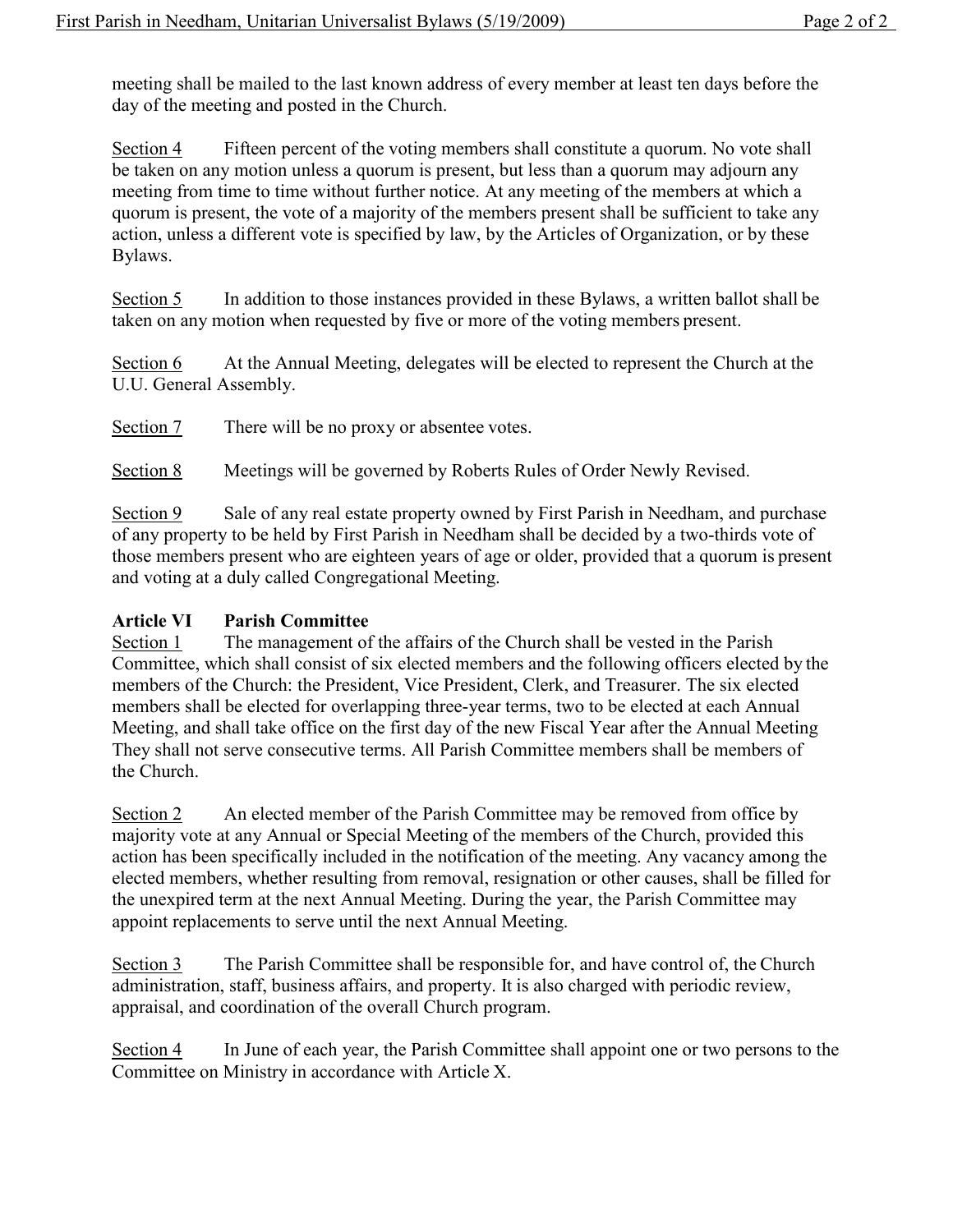Section 5 The Parish Committee shall appoint delegates to represent the Church on community and denominational bodies.

Section 6 The Parish Committee shall be responsible for giving final approval to and coordinating all major events of the church year including setting the dates for the first Sunday service in the fall and the last service in the spring; the annual fund drive and other special fund drives; the Annual Meeting and other Special Parish Meetings; and any fund-raising activities, courses or other special events planned by any committees or other groups operating within the Church.

Section 7 At each Annual Meeting of the Church, the Parish Committee shall submit a proposed budget for the coming year.

Section 8 Any expenditure exceeding three percent or more of the last approved annual budget shall require approval at an Annual Meeting or at a Special Meeting of the Church membership. Expenditures made in accordance with the annual budget are exempt from further authorization, and expenditures of funds raised or contributed for a particular purpose may be made for that purpose with the approval of the Parish Committee, exempt from the requirement of Church membership authorization.

Section 9 In accordance with Article IX, the Parish Committee shall have the discretion to establish, eliminate or combine committees and to establish or approve the charters and budgets of committees. The Parish Committee shall appoint the initial chair of the committee but the committee may thereafter elect its own chair. The Parish Committee will determine how it will monitor the activities of the various committees. The Parish Committee shall not have authority to eliminate the Nominating Committee or the Committee on Ministry and must appoint a Ministerial Search Committee in accordance with Article XI, Section 2.

Section 10 Meetings of the Parish Committee may be held at such places and times as the Parish Committee may from time to time determine.

Section 11 At any meeting of the Parish Committee, a majority of the committee members then in office shall constitute a quorum, but less than a quorum may adjourn any meeting from time to time without further notice. At any meeting of the Parish Committee at which a quorum is present, the vote of a majority of those present shall be sufficient to take any action, unless a different vote is specified by law, by the Articles of Organization, or by these Bylaws.

Section 12 The Parish Committee shall accept or decline on the Church's behalf all legacies, gifts, and donations of property, and all restricted legacies, gifts, and donations as it deems appropriate in light of the spirit of the Church and its mission and purposes.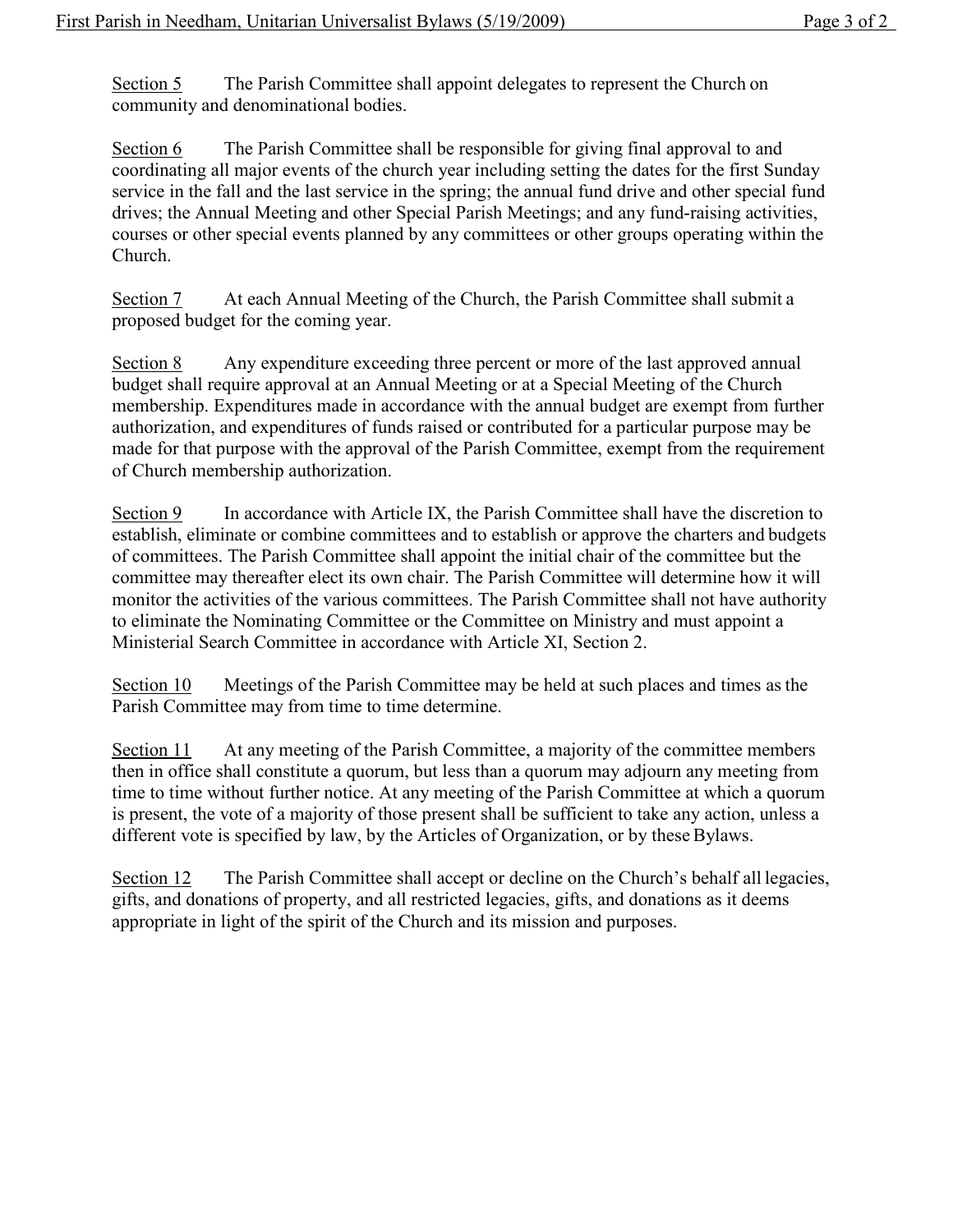Section 13 The Parish Committee shall be responsible for recommending any capital campaign fund drive to the Congregation which must be approved by a majority vote of those present and voting at a legal meeting of the Church called for that purpose. The purpose of a capital campaign includes, but is not limited to, raising money for the renovation and/or reconstruction of the church property, the purchase of new or used equipment and furnishings, and the administrative costs of planning and executing the capital campaign. The Parish Committee may also recommend for Congregational approval a Capital Campaign Treasurer to serve for such length of time as deemed necessary by the Parish Committee to accomplish the purposes of the capital campaign.

Not withstanding provisions of Article VIII, Section 4, the Capital Campaign Treasurer will establish the necessary banking accounts to receive 1] all contributions raised in the capital campaign, 2] the proceeds of any loans secured by the Church for purposes of the capital campaign, and 3] all monies transferred from other funds of the Church which have been received and heretofore restricted for use in improving and renovating the property of the Church, including funds in the hands of the Trustees of Invested Funds, when and as disbursed by them for such purpose. The Capital Campaign Treasurer will pay all bills related to the capital campaign and construction which have been approved in a manner prescribed by the Parish Committee, keep an account of all receipts and expenditures, and render periodic financial statements of the capital campaign to the Parish Committee, other committees as required and, at a minimum, to the Congregation at its Annual Meeting..

Expenditures from all capital campaign accounts are exempt from the provisions of Article VI, Section 8 above.

The President, or in the President's absence, the Vice President, is authorized to sign checks in the absence of the Capital Campaign Treasurer. All expenditures exceeding \$ 10,000 shall require two signatures.

Should the office of Capital Campaign Treasurer become vacant, the vacancy shall be filled by the Parish Committee, that individual to hold office until the next Annual Meeting of the Congregation or any legal meeting called for the purpose of filling that office.

#### **Article VII Officers**

Section 1 The Officers of the Church shall consist of the President, a Vice President, a Treasurer, a Clerk, an Auditor, and the Trustees of Invested Funds, all of whom shall be elected at the Annual Meeting of the members of the Church. All Officers shall be members of the Church, eighteen years of age or older.

Section 2 All Officers except Trustees shall be elected each year at the Annual Meeting for a term of one year, shall take office on the first day of the new Fiscal Year after the Annual Meeting, and shall serve for a period no longer than three consecutive years in a given office.

Section 3 There shall be three Trustees of Invested Funds, one to be elected at the Annual Meeting each year for a term of three years. A Trustee shall not serve more than two consecutive terms.

Section 4 An Officer elected by the members of the Church may be removed from office at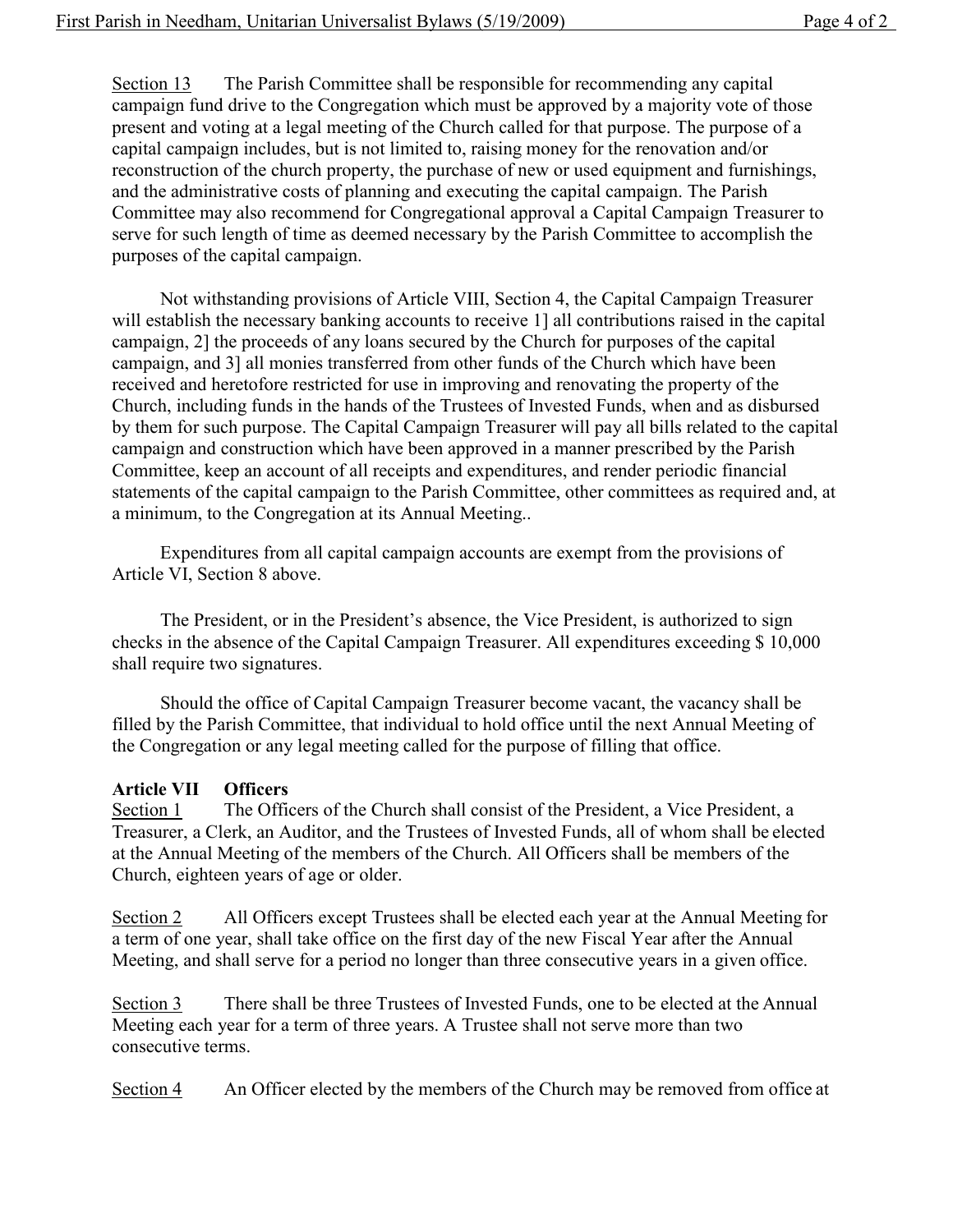any Annual or Special Meeting of the Church membership, provided this action has been specifically included in the notification of the meeting. Any vacancy among the officers elected by the Church Membership, whether resulting from removal, resignation or other causes, shall be filled for an unexpired term at the next Annual Meeting. During the year, the Parish Committee may appoint replacements for such officers to serve until the next Annual Meeting.

# **Article VIII Duties of the Officers**

Section 1 The President, as chief executive officer of the Church, shall preside at all meetings of the Church and Parish Committee, sign all contracts which have been approved by the Parish Committee, co-sign loans with the Treasurer, be authorized to sign checks in the absence of the Treasurer, and perform other duties consistent with the office.

Section 2 The Vice President shall perform such duties and possess such powers, in addition to those set forth in these Bylaws, as the Parish Committee or the President may from time to time prescribe. In the event of the absence, inability, or refusal to act as the President, the Vice President shall perform the duties of the President and when so performing shall have all the powers of and be subject to all the restrictions upon the President.

Section 3 The Clerk shall keep a record of all legal meetings of the Church and minutes of the Parish Committee meetings, keep a current roll of the members, keep in custody all official documents of the Church, including deeds, contracts, insurance policies and standing rules of committees and perform other duties consistent with the office. An Assistant Clerk may be appointed by the Parish Committee, in consultation with the Clerk, to perform such of the Clerk's duties as may be delegated by the Clerk.

Section 4 The Treasurer shall keep an account of all receipts and expenditures, pay authorized salaries and bills that have been approved in a manner prescribed by the Parish Committee, and render a financial statement of the Church to the Annual Meeting and to such other meetings as may be required. The Treasurer together with the President shall have the authority to borrow money on the credit of the Church to the extent expressly authorized by legal vote of the Church. An Assistant Treasurer may be appointed by the Parish Committee, in consultation with the Treasurer, to perform such of the Treasurer's duties as may be delegated by the Treasurer, except to sign checks.

Section 5 The Auditor shall conduct an audit of all financial records of the Church and submit a report to the Annual Meeting.

Section 6 The Trustees of Invested Funds shall hold all legacies, permanent donations, funds, securities, and endowments heretofore or hereafter transferred to them by the Church, the Meetinghouse Fund**,** the Memorial Fund, or the Parish Committee.

They shall make such changes in the investments and securities as seem to them wise and shall have the power to make assignments and transfers without specific vote of the Church. No funds shall be transferred from restricted to unrestricted category except where otherwise permissible by law and except upon a two-thirds vote of those present and voting at a legal meeting of the Church called for the purpose.

The Trustees may commingle and invest different legacies, donations,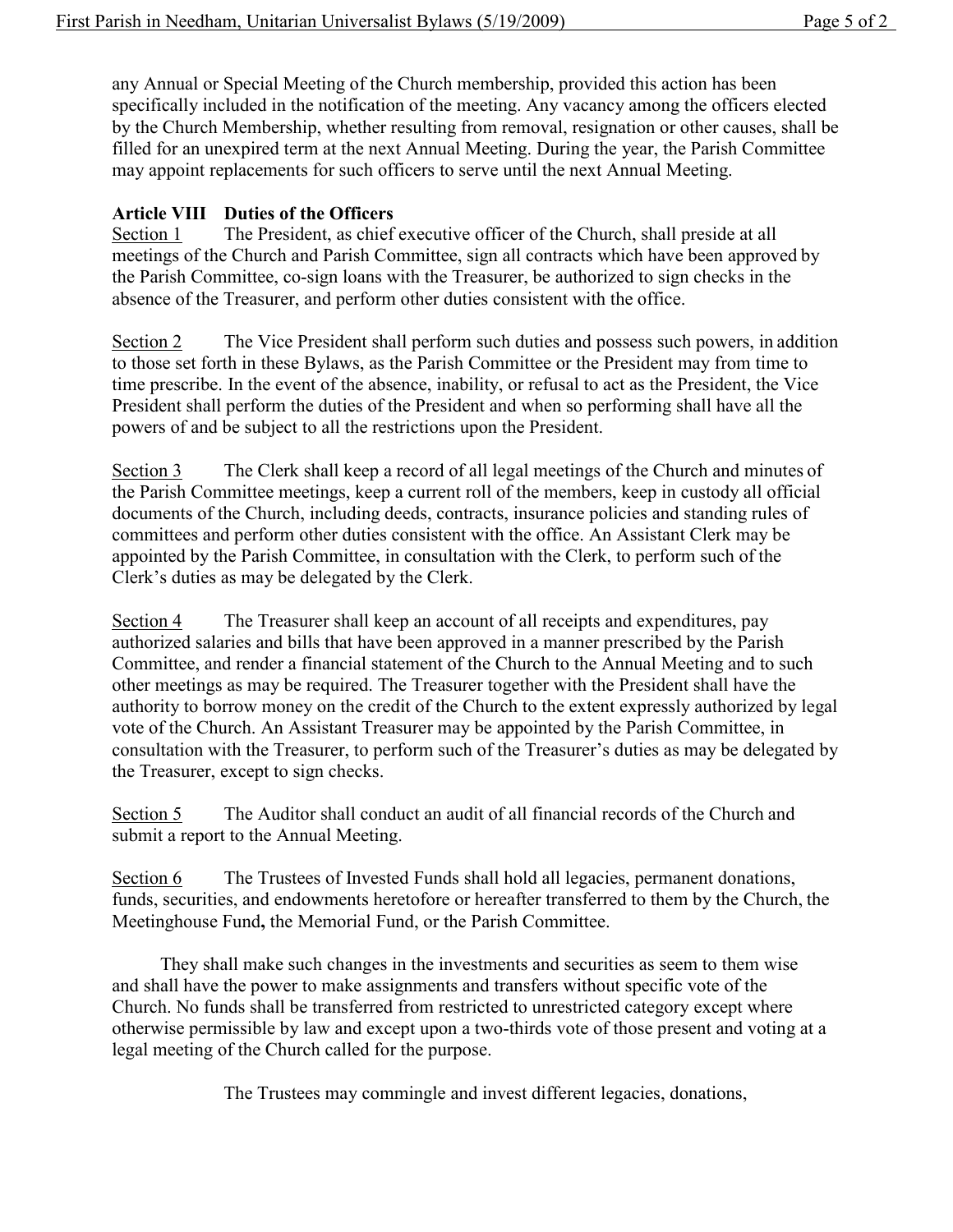endowments, and funds, including the Meetinghouse Fund, in which case the amounts so invested shall be allocated by the Trustees at least annually to the separate applicable funds under their investment supervision, using reasonably prudent accounting practices.

The Trustees may employ and rely upon reasonably qualified advisors in exercising their powers and duties hereunder.

Subject to any restrictions applicable to income earned on restricted gifts, legacies, or special purpose funds, the Trustees shall pay over to the Treasurer 3.5% of the unrestricted funds and 4.0% of the Buehrens Fund based on market values as of June 30. With recommendations from the Trustees, these distributions must be approved or declined, in whole or in part, each year by the Parish Committee. These distributions shall be paid in the next fiscal year following the June 30 calculation.

Trustees shall pay over to the Treasurer disbursements of other restricted funds (Memorial, Music, Ministerial Settlement, Ed Lane Lyceum) in a timely manner upon request of the relevant committee and the Treasurer. Payments from the restricted funds must be used for programming and/or capital expenses related to the intent of the restricted fund. Parish Committee shall approve any payment(s) exceeding \$2,500 from each restricted fund within the fiscal year. Parish Committee shall approve the creation of any new restricted fund, or the closing of any existing restricted fund. The Trustees shall report to the Church their doings at the Annual Meeting and to the Treasurer or Parish Committee from time to time upon request.

#### **Article IX Committees Appointed by the ParishCommittee**

Section 1 Depending on the needs and interests of the Parish, there may be different committees addressing the Church's general programmatic, pastoral, administrative, and stewardship issues. For example:

- **a.** Program Committees: Music, Worship, Religious Education, Social Action, Young Adult, Adult Education, and Parenting Your Children.
- **b.** Pastoral Committees: Membership, Welcoming, Fellowship, Small Group Ministry, and Caring Crew.
- **c.** Stewardship Committees: Finance and Budget, Annual Fund Raising, Capital Projects.
- **d.** Administrative Committees: Strategic Planning, Bylaws Revision, Archives, Human Resources Property (Building and Grounds), and Denominational Affairs.

Section 2 The Parish Committee shall establish and appoint such of these committees or such other committees as they determine are necessary or convenient in the manner set forth in Article VI, Section 9. In the event that the Parish Committee determines that an existing committee is no longer necessary it may retire that committee.

Section 3 Committee members need not be members of the Church.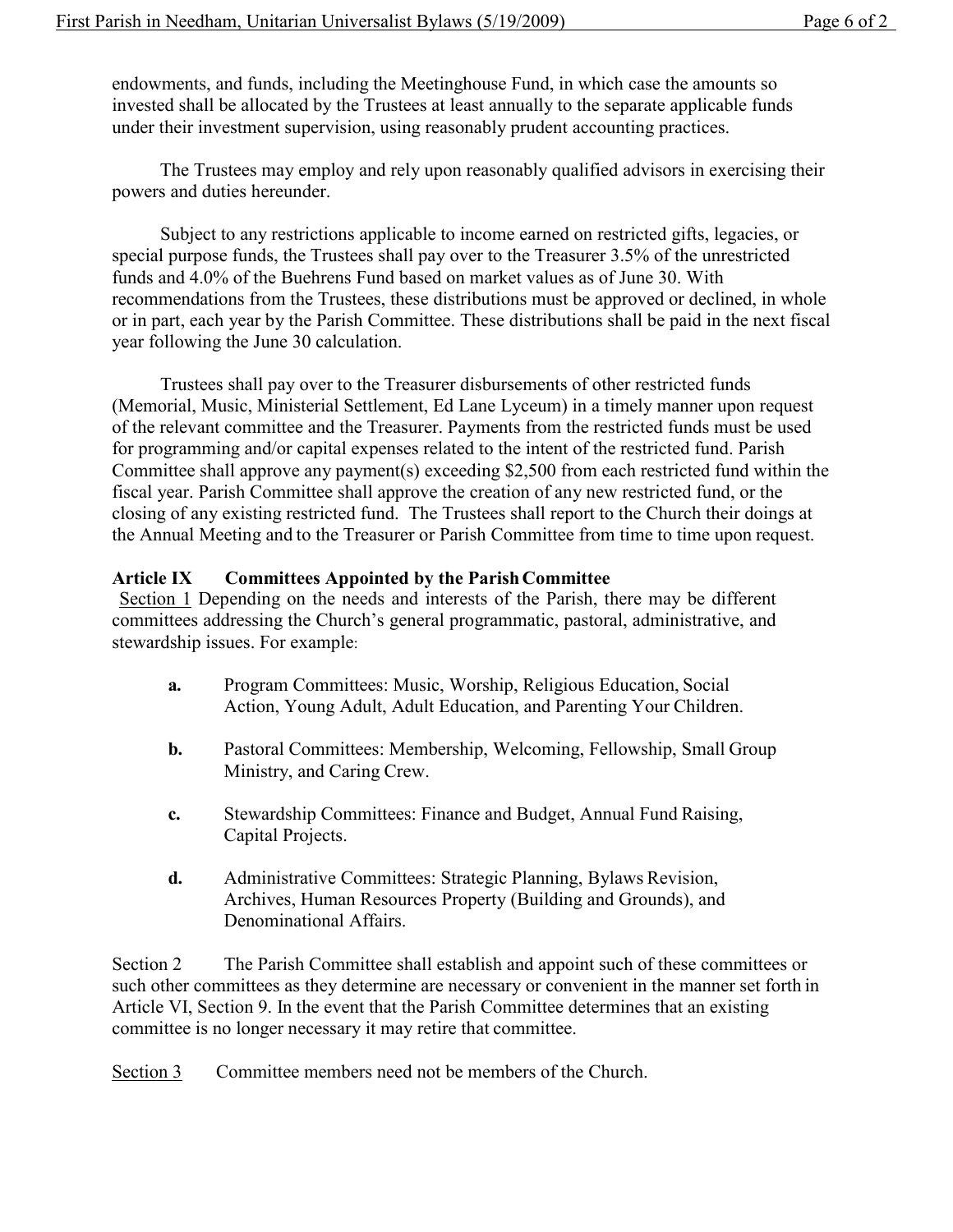Section 4 Committees will establish their own procedures and standing rules within the restrictions imposed by their charters, goals and these Bylaws. Committees may spend money within the dictates of their budget, as approved by the Voting Members of the Church at the Annual Meeting. Special fund-raising or other events must receive prior approval of the Parish Committee.

Section 5 Each committee will file a report on its activities and finances for the Annual Meeting.

#### **Article X Committees with Both Appointed and Elected Members**

Section 1 The Committee on Ministry shall consist of three to six members, each appointed for a three-year term. The goal is that each year, the three-year term for one or two members will expire and those members would be replaced.

New members, selected from a list of up to six names submitted by the Minister, shall be appointed by the Parish Committee in June of each year. No member of the Committee on Ministry shall serve concurrently on the Parish Committee.

If a member of the Committee on Ministry retires before the end of their three- year term, the Minister may submit two or more names to the Parish Committee, who will appoint the person serving as replacement.

When a new minister is called, the then members of the Committee on Ministry shall resign. A new committee will be formed by the Parish Committee by selecting up to six names from a list of up to twelve names submitted by the new Minister. Two of these members will be appointed for a three-year term, two for a two-year term, and two for a one-year term.

The Committee on Ministry shall meet with the Minister monthly from September to June, or more often as needed.

Section 2 There shall be a Nominating Committee of five members. Three members are to be elected, one at each Annual Meeting, for a term of three years. In addition to the three elected members, the two retiring Parish Committee members shall serve on this Committee for one year. No member of the Nominating Committee shall serve consecutive terms. The senior member of the Committee shall establish the first meeting of the Committee and the Committee shall elect its own chairperson.

The Nominating Committee shall publish names of candidates for all elective offices required by the Bylaws to be filled at each Annual Meeting one month prior to such meeting. The slate of candidates proposed shall, insofar as practical, be broadly representative of the various interest and age groups within the Church.

Subject to the consent of the person nominated, nominations may be made from the floor during an election, and intent to nominate may be published in the Church bulletin at the request of any five voting members.

Section 3 Each committee will file a report on its activities and finances for the Annual Meeting.